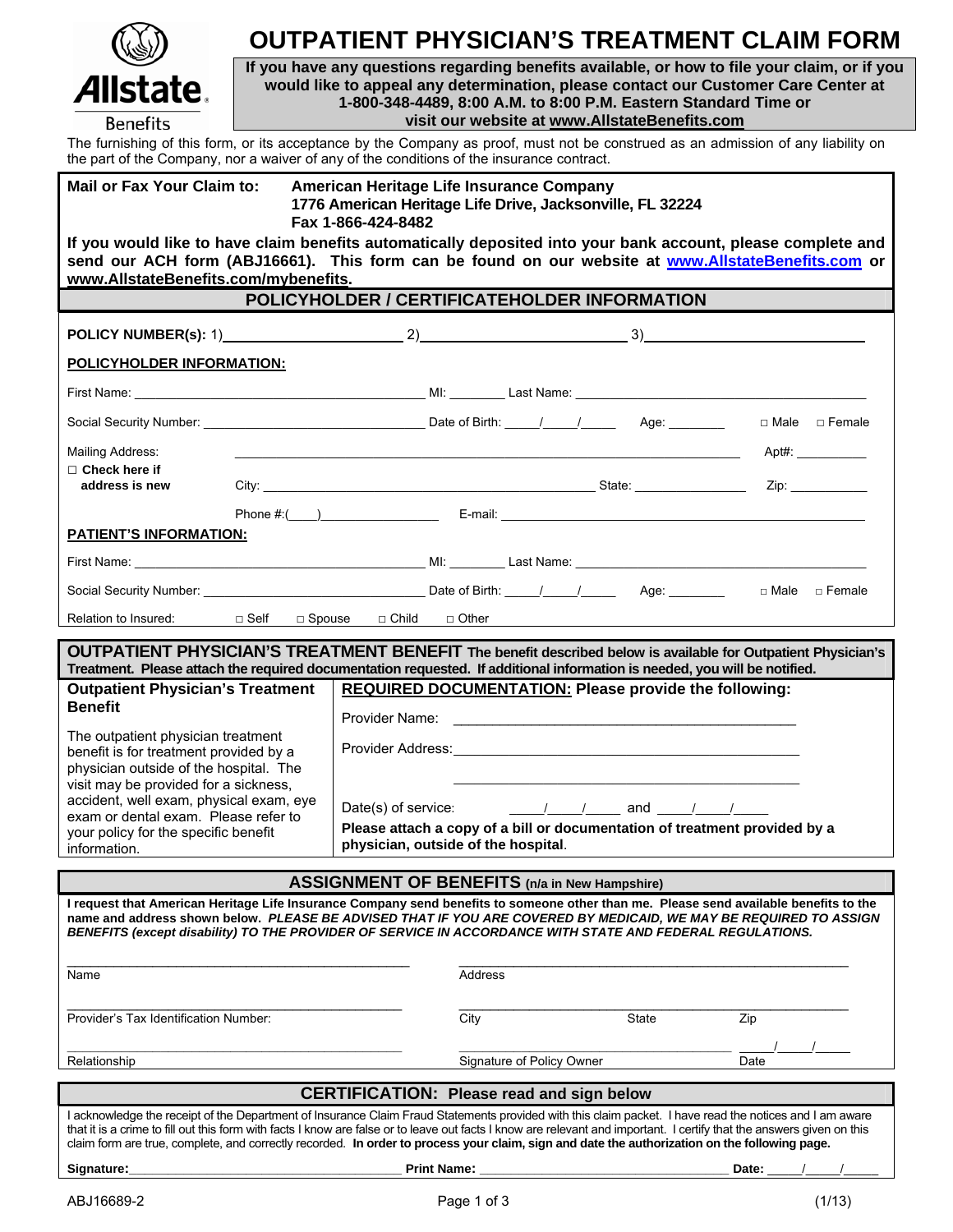| Important: To avoid delay, please sign authorization below.                                                                                                                                                                                                                                                                                                                                                                                                                                                                                                                                                                                                                                                                                                                                                                                                                                                                                                                                                                                                                                                                                                                        |       |        |                                     |                 |  |  |  |  |  |  |
|------------------------------------------------------------------------------------------------------------------------------------------------------------------------------------------------------------------------------------------------------------------------------------------------------------------------------------------------------------------------------------------------------------------------------------------------------------------------------------------------------------------------------------------------------------------------------------------------------------------------------------------------------------------------------------------------------------------------------------------------------------------------------------------------------------------------------------------------------------------------------------------------------------------------------------------------------------------------------------------------------------------------------------------------------------------------------------------------------------------------------------------------------------------------------------|-------|--------|-------------------------------------|-----------------|--|--|--|--|--|--|
| I authorize any physician, medical practitioner, hospital, clinic or other medical facility, insurance company, the Medical Information Bureau or other<br>organization, institution or person, that has records or knowledge of me or my health to give to American Heritage Life Insurance Company (AHL), its<br>subsidiaries or its reinsurers any information relating to my claim. A copy of this authorization is as valid as the original. This authorization applies to any<br>dependent on whom a claim is filed. This authorization is valid for a period of 24 months from the date signed. I understand that I may revoke this<br>authorization at any time by notifying AHL in writing of my desire to do so. I or my representative may receive a copy of this authorization by supplying<br>policy number(s) and Insured's name in a written request to the company. (In MAINE - I understand that revocation of this authorization may be a basis<br>for denying insurance benefits. Failure to sign an authorization statement may impair the ability of a regulated insurance agency to evaluate claims and<br>may be a basis for denying a claim for benefits.) |       |        |                                     |                 |  |  |  |  |  |  |
| Sign here:                                                                                                                                                                                                                                                                                                                                                                                                                                                                                                                                                                                                                                                                                                                                                                                                                                                                                                                                                                                                                                                                                                                                                                         | Date: |        | $\Box$ Check here if address is new |                 |  |  |  |  |  |  |
| Claimant                                                                                                                                                                                                                                                                                                                                                                                                                                                                                                                                                                                                                                                                                                                                                                                                                                                                                                                                                                                                                                                                                                                                                                           |       |        |                                     |                 |  |  |  |  |  |  |
| <b>Mailing Address:</b>                                                                                                                                                                                                                                                                                                                                                                                                                                                                                                                                                                                                                                                                                                                                                                                                                                                                                                                                                                                                                                                                                                                                                            | Citv: | State: | Zip:                                | Telephone No: ( |  |  |  |  |  |  |

**ILLINOIS INTEREST STATEMENT:** For contracts issued in and residents of Illinois, unless payment is made within fifteen (15) days from the date of receipt by the company of due proof of loss, interest shall accrue on the proceeds payable because of the death of the insured, from date of death, at the rate of 9% on the total amount payable or the face amount if payments are to made in installments until the total payment or the first installment is paid.

## **FRAUD WARNINGS BY STATE**

**NOTICE IN ALABAMA:** Any person who knowingly presents a false or fraudulent claim for payment of a loss or benefit or who knowingly presents false information in an application for insurance is guilty of a crime and may be subject to restitution fines or confinement in prison, or any combination thereof.

**NOTICE IN ALASKA, ARKANSAS, KENTUCKY, LOUISIANA, MAINE, NEW JERSEY, NEW MEXICO, AND VIRGINIA:** Any person who knowingly and with intent to injure, defraud or deceive an insurance company files a claim containing false, incomplete or misleading information may be prosecuted under state law.

**NOTICE IN ARIZONA:** For your protection Arizona law requires the following statement to appear on this form. Any person who knowingly presents a false or fraudulent claim for payment of a loss is subject to criminal and civil penalties.

**NOTICE IN CALIFORNIA:** For your protection, California law requires the following to appear on this form. Any person who knowingly presents a false or fraudulent claim for payment of a loss is guilty of a crime and may be subject to fines and confinement in state prison.

**NOTICE IN COLORADO:** It is unlawful to knowingly provide false, incomplete, or misleading facts or information to an insurance company for the purpose of defrauding or attempting to defraud the company. Penalties may include imprisonment, fines, denial of insurance, and civil damages. Any insurance company or agent of an insurance company who knowingly provides false, incomplete, or misleading facts or information to a policyholder or claimant for the purpose of defrauding or attempting to defraud the policyholder or claimant with regard to a settlement or award payable from insurance proceeds shall be reported to the Colorado division of insurance within the department of regulatory agencies.

**NOTICE IN DELAWARE, IDAHO, INDIANA, MINNESOTA, AND OKLAHOMA:** Any person who knowingly and with intent to injure, defraud or deceive an insurance company files a claim containing false, incomplete or misleading information is guilty of a felony.

**NOTICE IN DISTRICT OF COLUMBIA: FRAUD NOTICE:** It is a crime to provide false or misleading information to an insurer for the purpose of defrauding the insurer or any other person. Penalties include imprisonment and/or fines. In addition, an insurer may deny insurance benefits, if false information materially related to a claim was provided by the applicant.

**NOTICE IN FLORIDA:** Any person who knowingly and with intent to injure, defraud, or deceive any insurer files a statement of claim or an application containing any false, incomplete, or misleading information is guilty of a felony of the third degree.

**NOTICE IN MARYLAND:** Any person who knowingly or willfully presents a false or fraudulent claim for payment of a loss or benefit or who knowingly or willfully presents false information in an application for insurance is guilty of a crime and may be subject to fines and confinement in prison.

**NOTICE IN NEW HAMPSHIRE:** Any person who, with a purpose to injure, defraud or deceive any insurance company, files a statement of claim containing any false, incomplete, or misleading information is subject to prosecution and punishment for insurance fraud, as provided in RSA 638.20.

**NOTICE IN NEW YORK:** Any person who knowingly and with intent to defraud any insurance company or other person files an application for insurance or statement of claim containing any materially false information, or conceals for the purpose of misleading, information concerning any fact material thereto, commits a fraudulent insurance act, which is a crime and shall also be subject to a civil penalty not to exceed five thousand dollars and the stated value of the claim for each such violation.